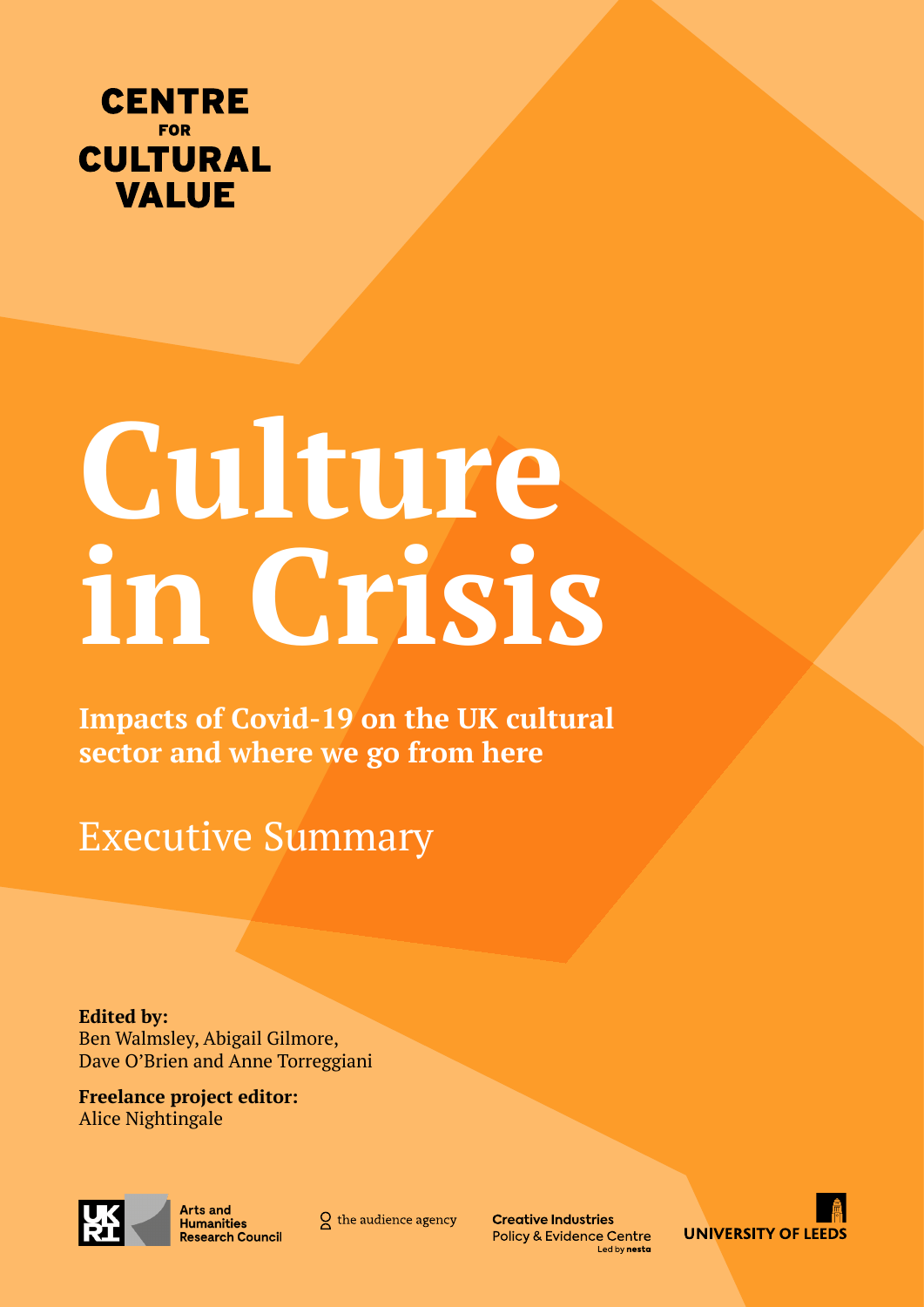

# **Executive summary**

**This extensive study of the impacts of Covid-19 on the UK's cultural industries took place between September 2020 and November 2021. It was delivered by an interdisciplinary project team of 35 people from across the UK and involved a combination of complementary methods. The team conducted over 230 interviews with cultural sector professionals and analysed the data thematically to highlight the most significant impacts and implications. The interview data was supplemented by: quantitative analysis of Labour Force Survey (LFS) data, a population survey of cultural engagement, social media analysis and an ecosystem analysis of Greater Manchester.** 

In **Phase 1** of the pandemic (March–Autumn 2020), our research captured the seismic shock of the pandemic on the UK's cultural sector. In the initial days, **cultural venues** scrambled to shut down quickly and safely in the absence of any clear national guidance. Most venues lost their earned income overnight as their retail outlets closed, box offices shut and ghost lights came on. Cash reserves dwindled in months and most **cultural organisations** spent significant time and effort making their spaces and activities "Covid-secure" for visitors, often implementing advanced booking systems. Another key task was writing applications for the Cultural Recovery Fund (CRF). The visibility of the Black Lives Matter movement in 2020 also prompted many institutions to analyse and address the poor diversity of their workforces and boards. Closed to the public, festivals explored digital modes of engagement and some found new international audiences. Some **freelancers** found themselves without any the end of the year. However, established freelancers who were well-networked or had strong digital skills sometimes found themselves more in demand than they had before the pandemic. **Audiences**, meanwhile, migrated online to access speedily repurposed and repackaged cultural content. But although the shift to digital made some content cheaper and more accessible for existing audiences, it failed to diversify the audience base: what we ultimately witnessed was more cultural attendances from roughly the same number and type of attenders. However, some **local communities and schools** did benefit from a simultaneous shift to hyperlocal engagement, particularly from museums, galleries and smaller theatre companies. In the Twittersphere, national initiatives such as #CultureInQuarantine and #MuseumAtHome attracted thousands, and in general audiences were most drawn to content that privileged empathy, intimacy, community, locality and nature.

immediate source of income as emergency relief often excluded those with portfolio careers, many existing contracts were not honoured and some creative freelancers took work in other sectors to survive. The most dramatic decline was observed in music, performing and visual arts, where the professional workforce fell by around a quarter between March and June 2020, with no signs of significant recovery by Our research on **Manchester city-region's** cultural ecosystem quickly identified key attributes which served to mediate, if not fully mitigate, the immediate impacts of the pandemic. These were: the close cooperation of local authorities; long-standing political engagement in the contribution of arts and culture to wider place priorities; the strength of network ties, sector-led cultural

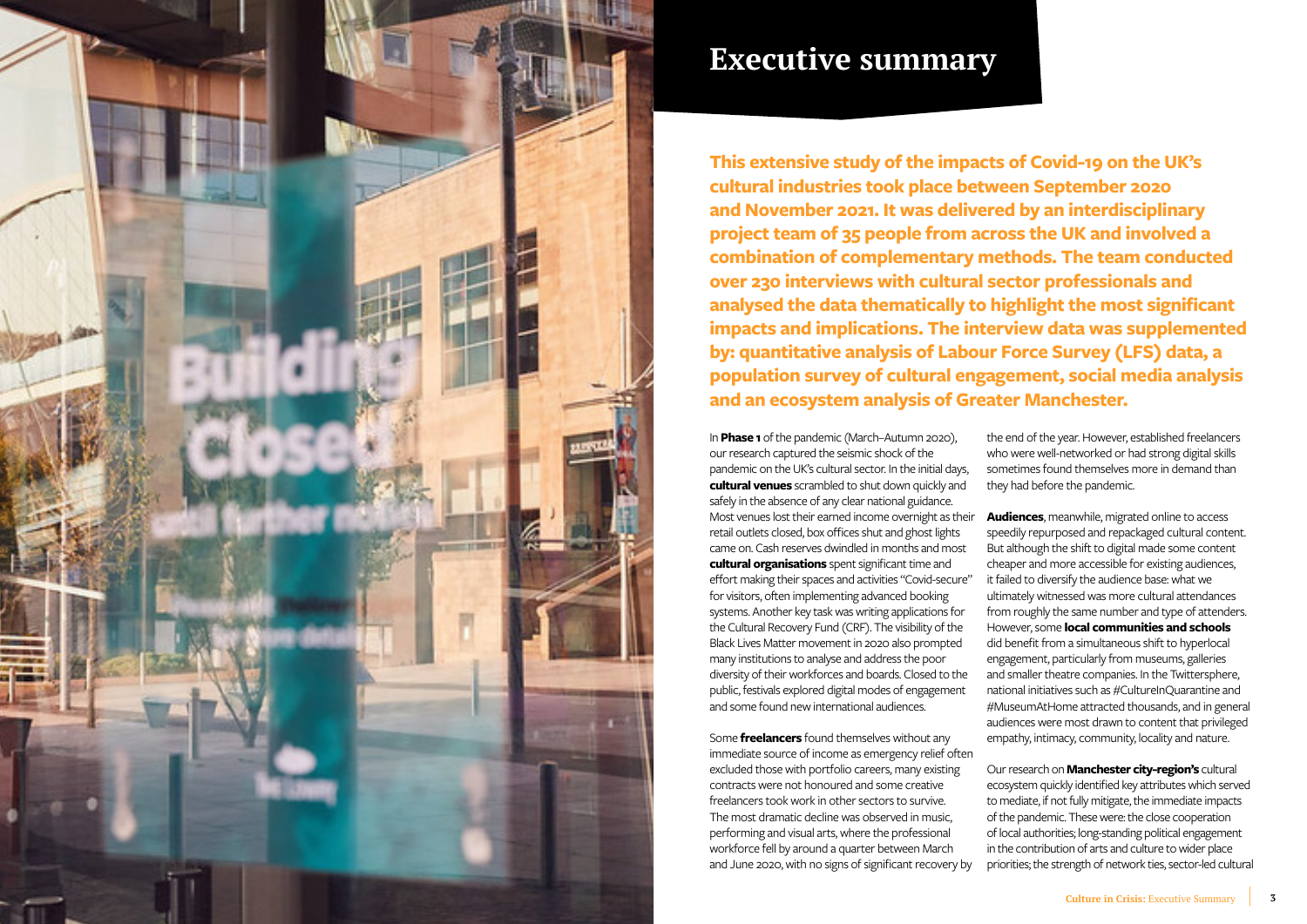partnerships and governance; and an established infrastructure of publicly funded cultural organisations.

In **Phase 2** (Autumn 2020–Spring/Summer 2021) audiences' confidence in returning to cultural venues remained stubbornly low. However, most (80%) said that taking part in arts and culture was important to their **wellbeing** and a majority said that attending or taking part in creative activities and digital culture positively affected their mood and helped them to manage anxiety. Despite the relative importance of **digital content** in this phase of the pandemic, it was still only accessed by a minority of the population (43%) and largely by the same people who had accessed it before. Digital engagement skewed towards particular groups of existing audiences, including younger people (66% of 16–24-year-olds), those based in London (53%), and people from Black, Asian and mixed backgrounds (68%, 55% and 60%). **Disabled audiences** were more likely to engage with digital content (49% overall and up to 74% of disabled 16–24-year-olds), demonstrating how important an increased digital offer was in improving access.

For **galleries and museums**, a blend of digital and in-person delivery continued. Some interviewees reported an oversaturation of digital content while others noted that digital or hybrid delivery had revolutionised their relationships with schools and education partners. Work that engaged hyperlocal communities also continued in this phase: institutions with collections began to "activate" them, for example via social media or by rethinking how to maximise their impact when reopening instead of returning to the "exhibition economy".

Phase 2 saw a recovery in **working hours** in the core creative occupations, but the overall number of hours worked was still lower than the average level in 2019. However, there were significant differences between different sub-sectors: by the end of 2020, average working hours of publishing occupations had actually surpassed pre-pandemic levels. The recovery of activity in film, TV, video, radio, photography, museums, galleries and libraries also continued, despite still not reaching prepandemic levels. By comparison, working hours in music, performing and visual arts showed no real recovery at any point in 2020. In the screen sector, large-scale film and TV production resumed from July 2020, which meant that some freelancers could return to work. Crews were required to comply with Covid-safe procedures, but there were instances of unsafe working conditions.

#### **CRF funds were universally welcomed**, offering

financial security and space to rethink and strategise. The rapid support and flexibility from arm'slength bodies such as Arts Council England was acknowledged and appreciated. However, central government messaging caused concern: a frequent observation was that government guidance did not demonstrate understanding of sector business models and failed to take into account the time and cost required to reopen venues. Guidance lacked consistency and clarity, and continual revisions created a significant additional administrative burden.

Confirming our population surveys, cultural organisations reported **audiences** as being "terrifyingly" slow to book, although this differed according to genre, location and audience segment, with commercial and London venues holding up better than the subsidised sector and other regions. In this uncertain context, the absence of clear and consistent rules around social distancing and wearing of masks in England, as well as the summer "pingdemic", were not viewed as helpful. However, many organisations felt they were now reaping the benefits of **dedicated time to think and plan strategically**. Many felt they were better able to articulate their social missions, while others have diversified their boards and enrolled their staff in **diversity** and/or anti-racism training. A majority were also considering how to cement relationships with local and **community partners** and how this might support future funding.

It was clear well before the pandemic that **the cultural workforce** had major issues associated with who gets in and who gets on in arts and cultural occupations and these **existing inequalities** 

In other sub-sectors, tensions grew between those on furlough and those who had continued to work. Some interviewees expressed resentment that those on furlough were actually doing paid work in other sectors. While the spring 2021 roadmap provided a firm date for reopening, this also increased **workloads** for those still working in the sector and there were continuing concerns for **mental health and wellbeing** amidst growing talk of burnout. Tensions also grew between sector employees and freelancers, some of whom were now really struggling to maintain a livelihood.

For cultural organisations, **continuing uncertainty was mitigated by two rounds of Cultural Recovery Funding (CRF) and the continuation of the furlough scheme**. In Northern Ireland, however, the delay in the delivery of Cultural Recovery Funding began to take its toll on organisations that were already in precarious financial situations; and many commercial producers and those building-based organisations dependent on earned income remained largely "mothballed". Many organisations reported eating into their reserves and confided that uncertainty around if and when funding would arrive was causing emotional, logistical and financial stress. Interviewees also highlighted that the crisis had exposed the issue of poor digital skills.

By **Phase 3** (Summer–November 2021) the dual pressures of a sector beginning to open up and the social, economic and emotional effects on labour from the lockdowns had taken their toll on the cultural workforce and **signs of an impending burnout increased**. While some senior leaders had put in place packages to support their staff teams, worries about the mental health impact of continuing to overwork in a climate of volatility and risk remained live. Interviewees in the screen sector were more positive, however, speaking of a bright future, especially for film and high-end TV drama. Freelancers in this sector seemed to be in high demand, often enjoying higher pay rates. least, the pandemic seemed to have similar impacts on disabled creative workers as on other creative workers. Following "Freedom Day" on 19 July, concerts, events and some festivals went ahead in **Greater Manchester** and this dynamic city-region saw new open-air venues launching, including outdoor cultural venues such as Homeground. Despite this renewed vibrancy, the tentative move to an endemic stage of Covid-19 was characterised by reduced consumer confidence, uncertainty from cultural organisations and policymakers, untested business models, and sector burnout.

**Greater Manchester** (GM) and other parts of northern England were put under additional local lockdown restrictions for most of the second half of 2020, at odds with the rest of the country. These impacted on the cultural and hospitality sectors in GM in particular. Interviewees noted the emotional, financial, and organisational impacts of a series of "false starts" towards the end of 2020 as Tier 3 restrictions were imposed and repeatedly extended. The first round of **CRF** awards was announced in November 2020, followed by the Capital Cultural Kickstart in December, and Round 2 of the CRF awards in April 2021. Funds to GM made up 60% of all funds to the North-West region. Distributed across 175 organisations, almost 75% of these funds went to organisations based in Manchester and over 25% comprised capital for building projects, including £21m to the Factory. Some organisations accessed public funds for the first time, with 75% of funds to the city centre going to non-NPOs. More broadly within the city-region, recovery funding followed where arts funding had gone before, with 29 of 41 NPOs and 25 of 35 GM Portfolio organisations receiving awards from the first two rounds.

## **predetermined the uneven impacts of the**

**pandemic**. For women in creative occupations, the pandemic halted recent trends towards greater female representation, with certain occupations witnessing a "levelling down" in hours worked. For ethnically diverse workers, the picture was obscured by small sample sizes in the LFS, but there were nevertheless clear differences: notably in music, performing and visual arts, ethnically diverse workers saw larger reductions in hours during the pandemic than their white colleagues. Our analysis demonstrated that more highly educated core creative workers recovered their hours of work at a faster pace than those with fewer formal qualifications. However, in terms of hours worked at

The proportion of the **population** who were "happy to attend" increased slightly in Phase 3, with a full third "happy to attend", but still only 30% who would consider attending with reservations. These figures only increased a couple of percentage points for those who'd attended in the 12 months before the pandemic, which suggested that in November 2021 **a full third of regular audiences were still reluctant to return**.

A majority of the public in Phase 3 expected Covid-19 to "still have an impact on our lives and activities" well into the future. If this majority is right, **Covid-19 will have impacted almost four years of cultural engagement**. Our research indicates that younger people are keener to return, effecting a shift in aggregate tastes. People are expecting to attend indoor events less and to attend more locally. We have seen new possibilities from digital engagement and new appetite for hybrid live and digital approaches. Although digital engagement levels have been falling, digital looks like it will have an enhanced role in cultural engagement in future. Indeed **it is likely that both the supply and demand for culture will have changed in ways that will not "snap back"**.